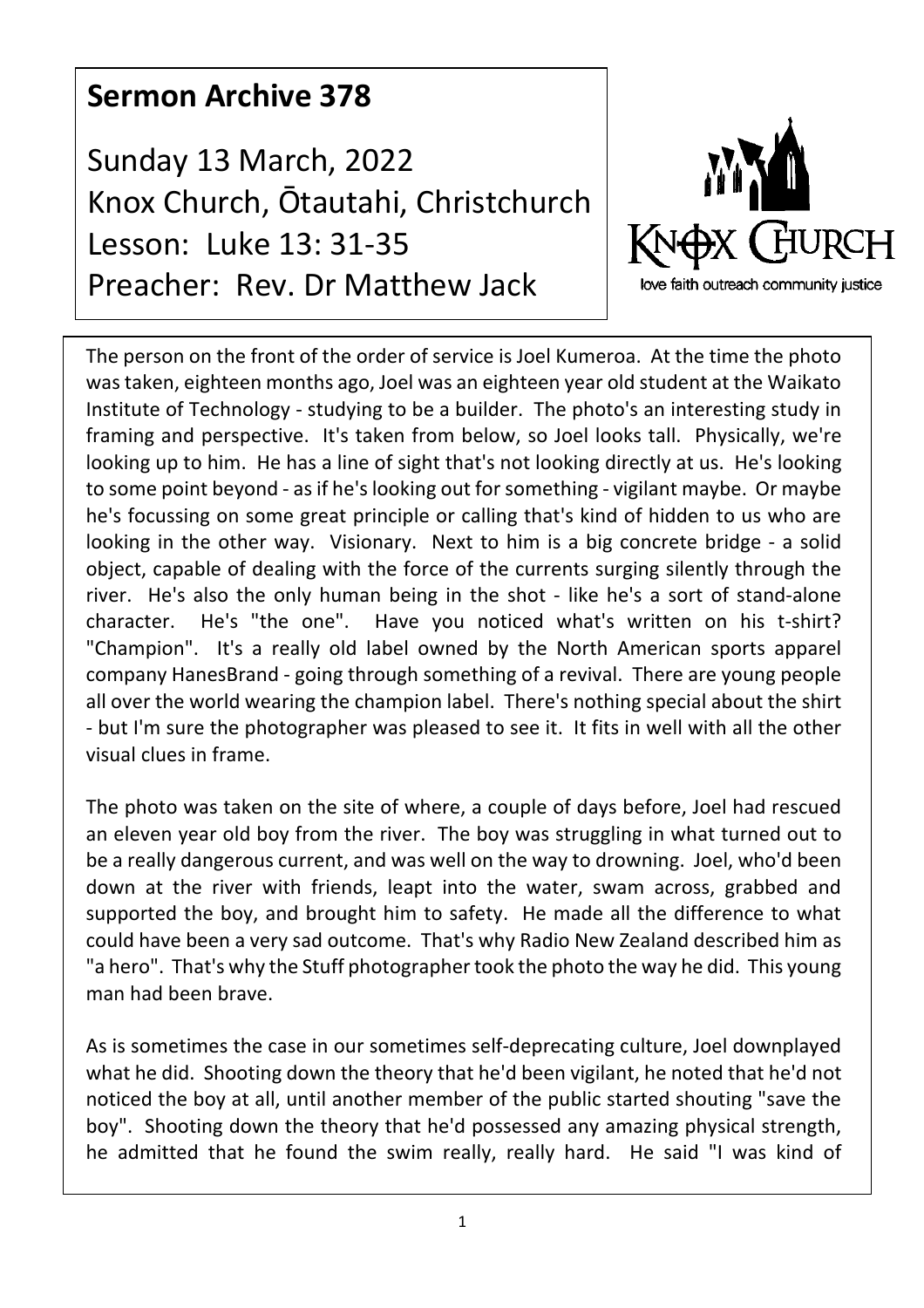struggling". Shooting down the theory that he'd done it single-handedly, he noted that the boy's family had met him half-way back to the shore to help him out. Shooting down the theory that he'd done it purely on adrenalin and without any concern for the risk, he noted that he'd done a clear risk assessment, just as he'd been taught to do in his surf life-saving course. He's actually a qualified life guard. When asked about that, Joel said he was grateful to his parents (especially his mother), who taught him how to swim (credit to others). He said "just as I did, anybody else could do the same if they had the proper training . . . anybody else could have done what I did".

As Joel says all these things, he's deflecting praise, and minimizing the significance of what he did. That's a Kiwi-cultural thing. But he's also illustrating the point that bravery isn't some magical thing in the moment. It's enabled by the responsible development of abilities and capacities. One of the capacities is the ability to swim. Another is the capacity to care. Another is the capacity to respond. And these are capacities that are developed over time. It's called "the building of character".

The American Lutheran, David Lose, writes:

*I've often thought that there are at least two kinds of courage. One is the immediate and situational courage of the person who, in a moment of extreme need, summons the courage to face an imminent danger. This is the courage of the by-stander who pushes someone out of the way of oncoming traffic or jumps into a raging river to save someone struggling to swim at great risk to him or herself. Of course, such courage is not actually just a spur-of-the-moment kind of thing but ultimately is a display of character, an accumulation of traits and beliefs, training and patterns of behavior that have been developed and exercised over the long span of life preparing one to act courageously in any given moment.*

*There is a second kind of courage as well, this one displayed not simply in a single moment or act but in anticipating a significant, daunting, or even frightening challenge and not turning away from it but rather meeting it head on. This is also a matter of character – character that has emerged from a lifetime of facing fears and shouldering burdens and that is also being forged in the very moment of accepting challenges and responsibilities that one could avoid.*

http://www.davidlose.net/2016/02/lent-2-c-courage-and-vulnerability/

David describes the slow building of character that, in the face of something frightening, enables a courageous response.

-ooOoo-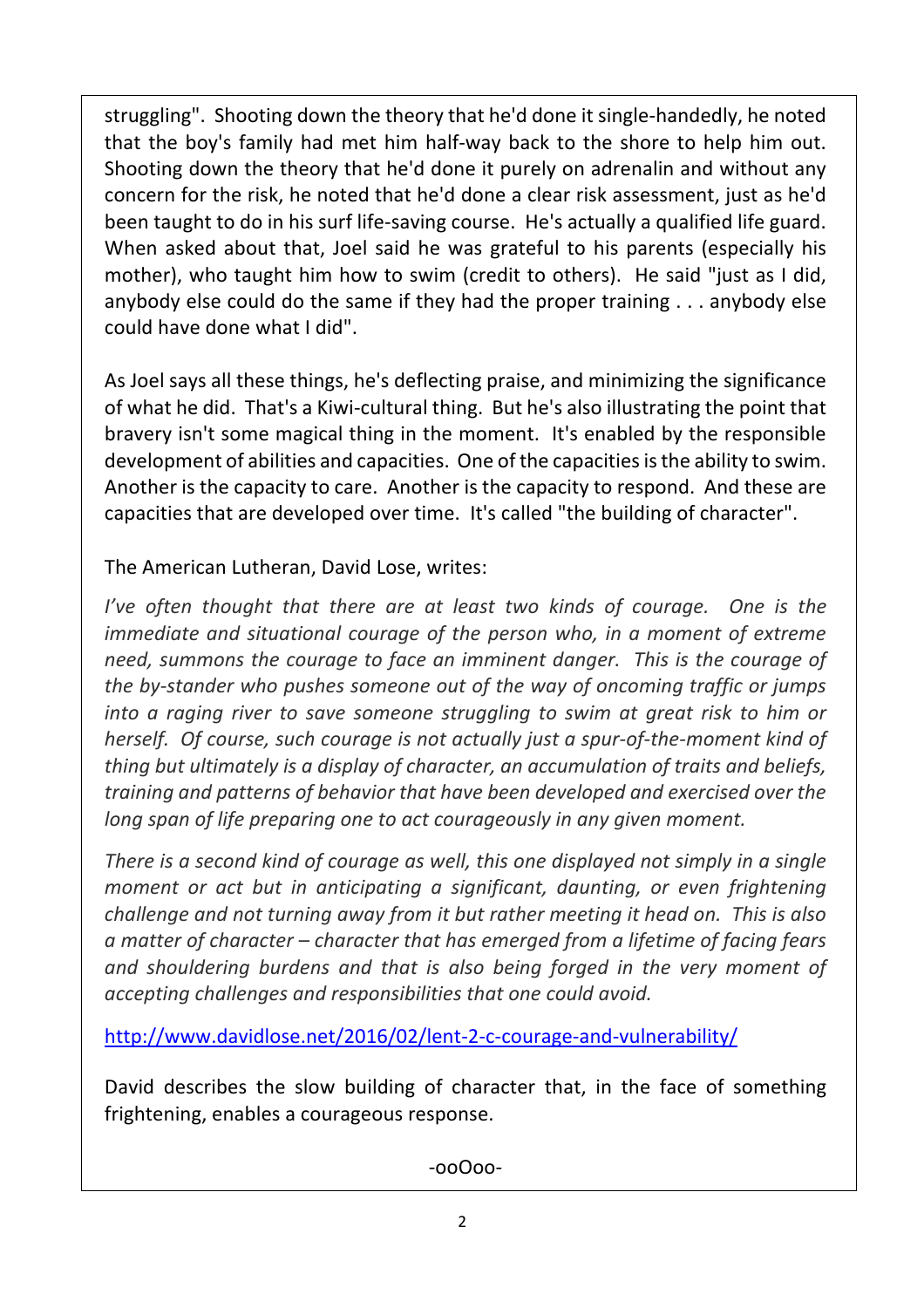The Pharisees have identified something they reckon will frighten Jesus. They identify a slightly unhinged, but extremely powerful ruler who doesn't like Jesus at all. This ruler already has chopped off the head of John the Baptist. Everyone knows he's dangerous.

Whether the Pharisees are really concerned for Jesus, or whether they're just trying to find some way of frightening him off, so they don't need to deal with him, we can only guess. But whatever is the case, they tell him that Herod is dangerous, and that Jesus should withdraw. In the presence of that which is dangerous, the wise response, hence the advice they give, is to disappear.

The initial response by Jesus is kind of in keeping with the classic undaunted hero. He shows no fear; he refuses to let danger divert him. In fact, he displays defiance by insulting the danger. "You go and tell that fox I'm not going anywhere until I've finished my work."

The fox may be considered cunning - but foxes are also thieves. They break into chicken coops and do their killing when people aren't watching. They never pick on animals their own size. So, rather than backing down, Jesus is "upping the ante" by describing Herod as a loathsome coward and thief. Is that defiant? Is it brave? Is it pure adrenalin in the moment? Or has some cultivation of character made it possible? And what does it mean for the Jesus people, if that's the example given by the "Lord"? Are we called to be super-humans who obviously "win the day"?

Before going too far down that track, we need to look a bit at what Jesus *then* finds himself saying. He goes on to talk about how he's a prophet, and how prophets quite regularly have been killed in Herod's jurisdiction. He goes on to describe the work he's doing in terms of the image of the mother hen, trying to gather her chicks under her wings. The mother hen, and the chicks under her wings, of course, are perfect food for foxes - you know, the classic image of the fox with the dead chicken in its mouth. So, Jesus' defiance of Herod turns quickly into something rather more vulnerable. He's not turning back. He's keeping resolute, but the imagery he's using is much more fragile - much more open to the natural conclusion when hen and fox come face to face. It's a more defeated expression of not being defeated. It's something of a paradox. The hen having clucked, the mouse having roared, holds its line (fed by Christian character, by Christ-courage), while admitting that in some more immediate ways, the final goal notwithstanding, the fox is likely to win.

-ooOoo-